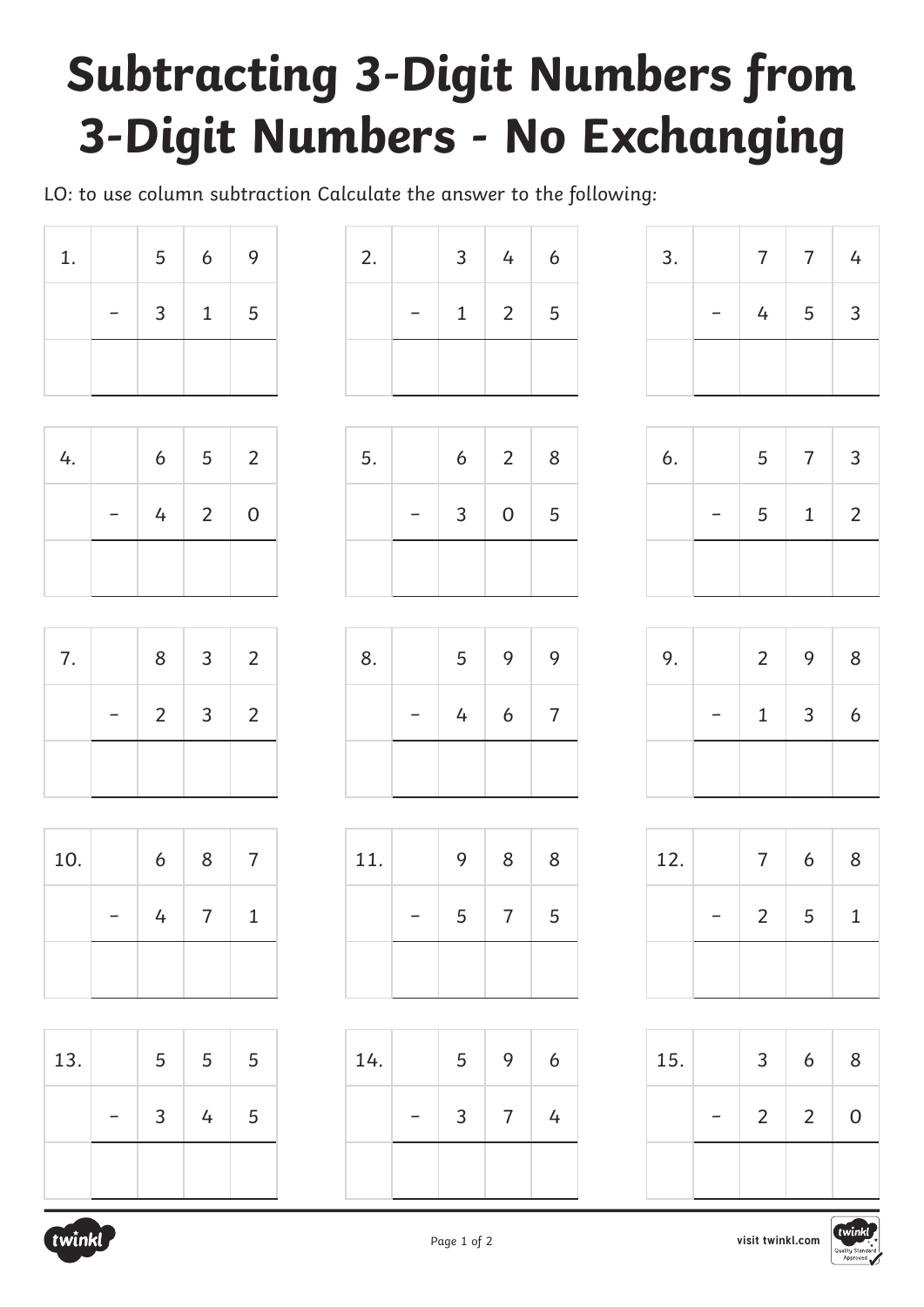#### **Subtracting 3-Digit Numbers from 3-Digit Numbers - No Exchanging**

Challenge: Complete the following calculations:

| 1. | 8 |              | 7              |
|----|---|--------------|----------------|
|    |   | 5            |                |
|    | 6 | $\mathbf{1}$ | $\overline{3}$ |

| 2. | $2^{\circ}$  | 9 |                |
|----|--------------|---|----------------|
|    |              |   | 2              |
|    | $\mathbf{1}$ | 6 | $\overline{4}$ |

| 3. | 8              |             | 5            |
|----|----------------|-------------|--------------|
|    |                | 6           |              |
|    | $\overline{2}$ | $\mathbf 0$ | $\mathbf{1}$ |



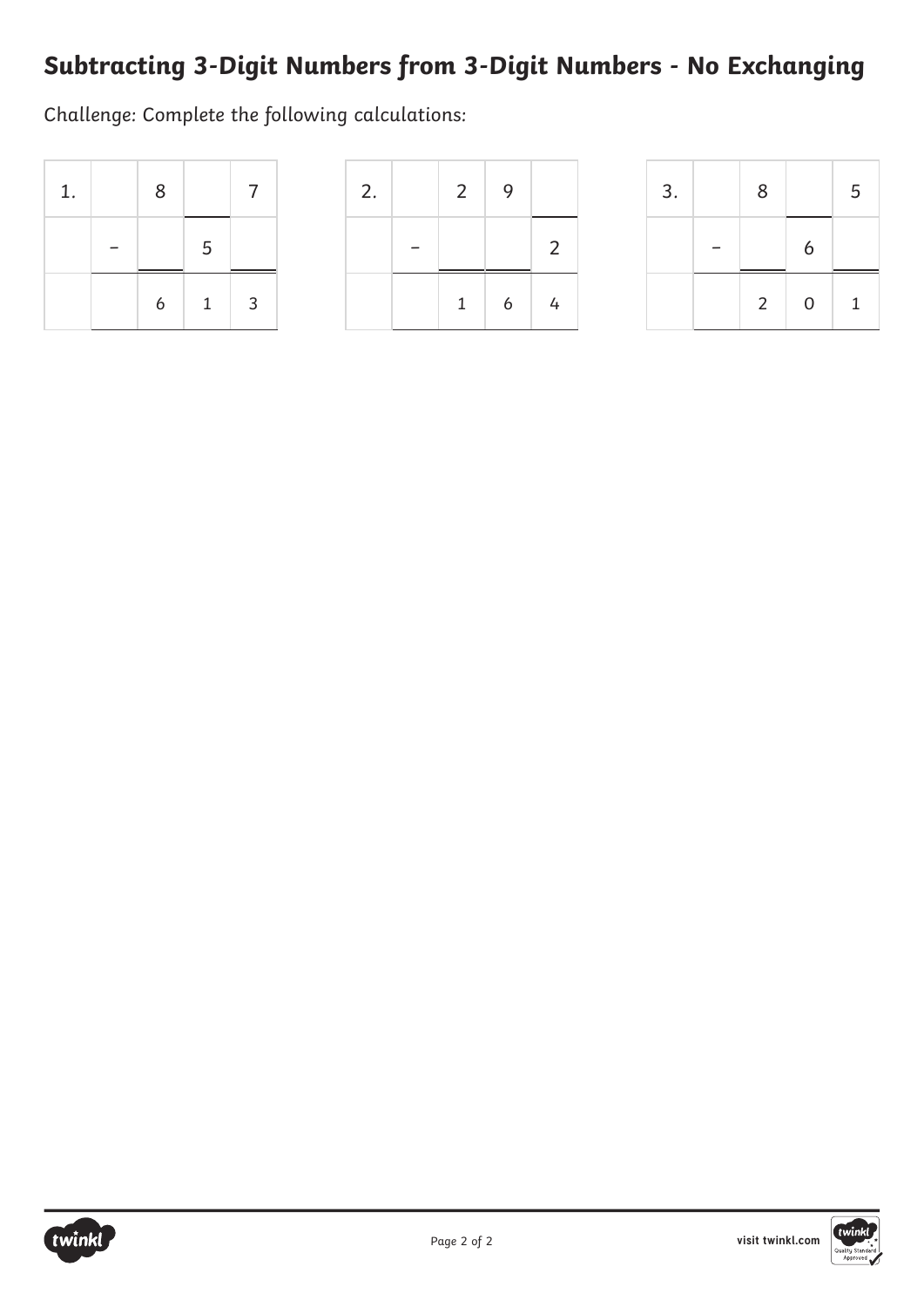## Subtracting 3-Digit Numbers from 3-Digit Numbers - No Exchanging

### **Answers**

| 1. | 5              | $6\overline{6}$ | 9               |
|----|----------------|-----------------|-----------------|
|    | 3 <sup>1</sup> | $\mathbf{1}$    | $5\overline{5}$ |
|    | $\overline{2}$ | 5 <sup>5</sup>  | $\frac{1}{2}$   |

| 4. | $6\overline{6}$ | $5 \mid 2$      |                |
|----|-----------------|-----------------|----------------|
|    |                 | $4 \mid 2 \mid$ | $\overline{O}$ |
|    | $2^{\circ}$     | 3               | $\overline{2}$ |

| 7. | 8 <sup>1</sup> | $\mathbf{3}$    | $\overline{2}$ |
|----|----------------|-----------------|----------------|
|    |                | $2 \mid 3 \mid$ | $\overline{2}$ |
|    | 6              | $\mathbf 0$     | $\mathbf 0$    |

|     | $\overline{2}$ | 1 | 6 |
|-----|----------------|---|---|
|     | 4              | 7 | 1 |
| 10. | 6              | 8 |   |

| 13. | 5                       | 5 | 5           |
|-----|-------------------------|---|-------------|
|     | 3                       | 4 | 5           |
|     | $\overline{\mathbf{2}}$ | 1 | $\mathbf 0$ |

|    | $2 \mid$ | $2 \mid$          | $\mathbf{1}$   |
|----|----------|-------------------|----------------|
|    |          | $1 \mid 2 \mid 5$ |                |
| 2. | $3 \mid$ | 4                 | $\overline{6}$ |

| 5. | 6              | $\overline{2}$ | 8                       |
|----|----------------|----------------|-------------------------|
|    | 3 <sup>7</sup> | $\overline{O}$ | 5                       |
|    | 3 <sup>1</sup> | $\overline{2}$ | $\overline{\mathbf{3}}$ |

| 8. | 5              | 9                       | 9              |
|----|----------------|-------------------------|----------------|
|    | 4 <sup>1</sup> | $6\overline{6}$         | $\overline{7}$ |
|    | $\mathbf{1}$   | $\overline{\mathbf{3}}$ | $\overline{2}$ |

| 11. | 9 | 8            | 8 |
|-----|---|--------------|---|
|     | 5 | 7            | 5 |
|     | 4 | $\mathbf{1}$ | 3 |

|     | $\overline{\mathbf{2}}$ | $\overline{\mathbf{2}}$ | $\overline{\mathbf{2}}$ |
|-----|-------------------------|-------------------------|-------------------------|
|     | 3                       | $\mathcal{I}$           | 4                       |
| 14. | 5                       | 9                       | 6                       |

| 3. | $7^{\circ}$             | $\overline{7}$ | 4              |
|----|-------------------------|----------------|----------------|
|    | 4                       | 5              | $\overline{3}$ |
|    | $\overline{\mathbf{3}}$ | $\overline{2}$ | $\mathbf{1}$   |

|    |   | $\boldsymbol{6}$ | $\mathbf{1}$   |
|----|---|------------------|----------------|
|    | 5 | $\mathbf{1}$     | $\overline{2}$ |
| 6. | 5 | $7\overline{ }$  | 3              |

| 9. | $2^{\circ}$  | 9                | 8              |
|----|--------------|------------------|----------------|
|    | $\mathbf{1}$ | $\mathbf{3}$     | 6              |
|    | $\mathbf{1}$ | $\boldsymbol{6}$ | $\overline{2}$ |

| 12. | $\overline{7}$ | 6            | 8                       |
|-----|----------------|--------------|-------------------------|
|     | $\overline{2}$ | 5            | 1                       |
|     | 5              | $\mathbf{1}$ | $\overline{\mathbf{z}}$ |

|     | 1              | 4              | 8           |
|-----|----------------|----------------|-------------|
|     | $\overline{2}$ | $\overline{2}$ | $\mathbf 0$ |
| 15. | 3              | 6              | 8           |